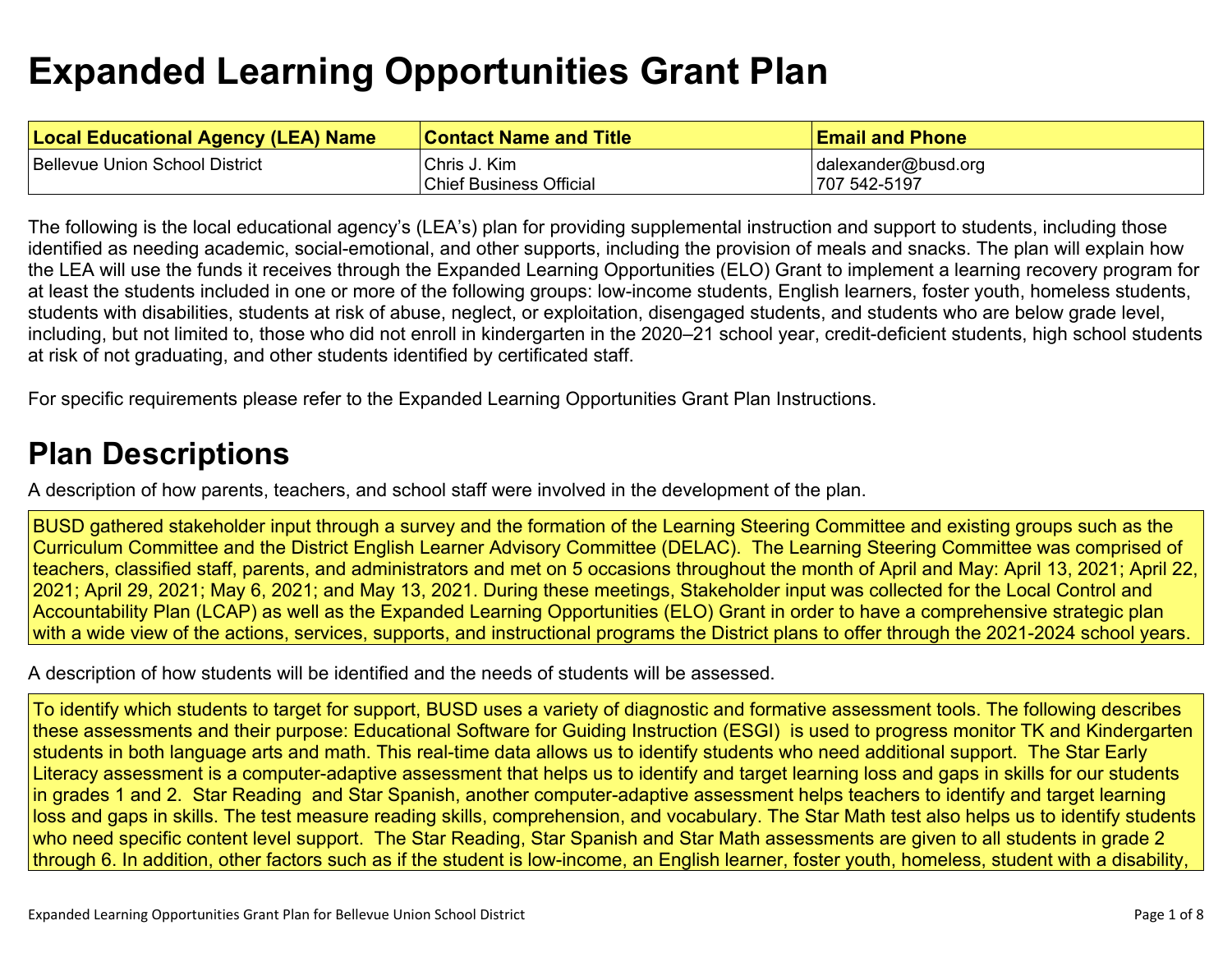#### at risk of abuse, neglect, or exploitation, disengaged, and or a student who is below grade level is also considered when identifying students for additional supports.

A description of how parents and guardians of students will be informed of the opportunities for [supplemental](#page-6-3) instruction and support[.](#page-6-3)

Parents and guardians of students who will be invited to attend the summer learning program will be informed of the opportunity to attend this supplemental instruction through a letter and application form emailed and sent home with students. The school staff will follow up with emails, texts, and phone calls for any student who does not return the enrollment form for the summer learning program. For students with disabilities, an assessment will occur as it relates to learning loss and the potential for compensatory education. Depending on the level of need or loss, students with IEPs or 504 plans may be offered summer learning and/or summer learning with the support of the Special Education staff in the extended school year program. Parents will be notified if their child is invited to participate in after-school support programs to target areas of need. BUSD communicates regularly with families about the supplemental offerings via newsletters, social media, platforms such as Remind, Blackboard, and Peach Jar. In addition, informational updates are provided at ELAC and DELAC meetings, SSC meetings, and Principal Coffee Chats.

A description of the LEA's plan to provide [supplemental](#page-6-4) instruction and support[.](#page-6-4)

BUSD intends to offer a well-rounded summer learning program that will serve 170 students over the 2021 summer. There will be two classes of kindergarten students, three classes of first-grade students, two classes of second-grade students, one class of third-grade students, one class of fourth-grade students, and one class of 5th-grade students. Students will focus on their literacy and math skills. Kindergarten through second-grade students will focus on foundational literacy skills using Lalilo. Our second through fifth-grade students will work on their respective language arts and math levels using the Freckle ELA and Freckle Math program. In addition, because BUSD purchased licenses of these web-based programs for all students, even those not participating in the summer program will have access to individualized instruction from their homes. All TK-fifth grade students will be allowed to keep their devices over the summer to support the students through computer adaptive instruction. Those students participating in the summer program will be provided with a 16-day program that will run from 8 to 2 daily from Wednesday, June 9th through Wednesday, June 30. The classes will be small with no more than 17 students per class in order to provide more focused support. The summer components will also include breakfast, social-emotional learning opportunities, physical activities, clubs, and lunch. To measure the program's effectiveness, students will take a baseline assessment (Early Star Literacy or Star Reading and Star Math) and then take a similar summative assessment the last week of instruction. The plan is to have a similar Summer Program over the summer of 2022 with the goal of serving double the amount of students as this summer's program. BUSD will also work to provide a Saturday Academy to provide students with additional learning opportunities. The Saturday Academy will have a project-based learning model where students will have opportunities to learn via hands-on learning. These Saturday opportunities will take place from 8:30-11:30 one Saturday per month. Priority for these classes will be given to disengaged students who are frequently absent. After-school tutorials will be provided to support the learning gaps identified through the Star and ELPAC assessments 2 days per week.

To build teacher capacity and to support student learning, 5 Teachers on Special Assignment (TOSAs) will be hired to support tier 1 and tier 2 instruction, as well as the English Learner program at the site. During the summer of 2021, forty-seven staff members will participate in an introduction to Guided Language Acquisition Design (GLAD) training called GLAD Access and Engagement Workshop. This will take place June 7-9 from 8:30-12:30. On the final day of the training, teachers will specifically be learning about Integrated and Designated ELD. Teachers will be guided as they develop an ELD lesson relevant to their core curriculum. On June 10-11, twenty teachers will be trained in how to use the Systematic Instruction in Phonological Awareness, Phonics, and Sight Words (SIPPS) and SIPPS supplemental materials will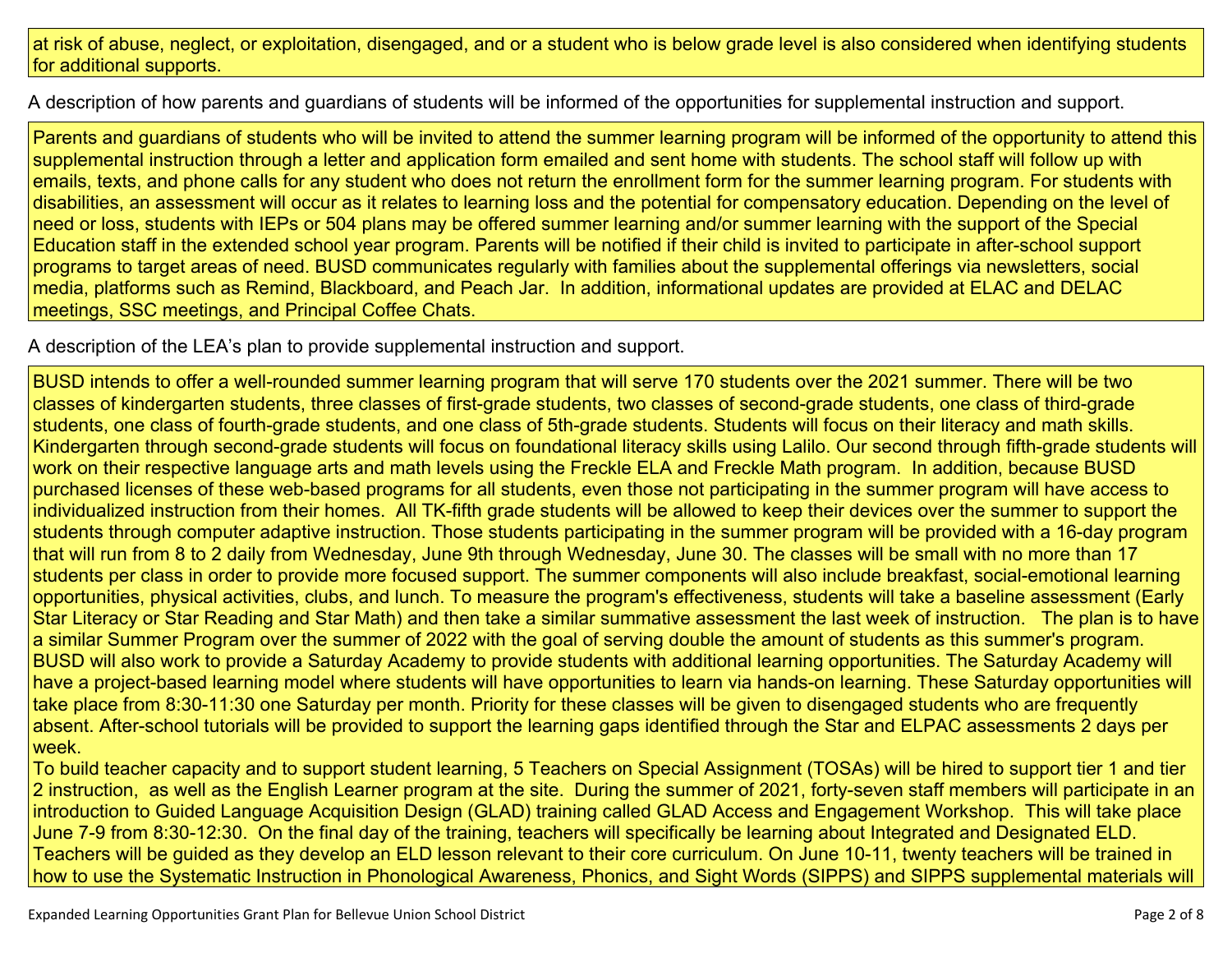be purchased to support struggling readers within the core instructional block. In addition, Lit Paras and IAs will be hired to support small group interventions.

To support students, staff, and families, the Learning Center (a community learning hub) will provide technology and learning support by providing access to technology and classes for building confidence in using tools available to them. In addition, other learning opportunities for families such as English as a Second Language (ESL), General Education Development (GED) courses, and Family Literacy classes will be made accessible to them.

As part of a well-rounded program, BUSD will hire part-time garden coordinators. School gardens help to extend the classrooms beyond the traditional settings by expanding it outside. Gardening will provide students with hands-on learning opportunities while increasing environmental awareness and vital experience in problem-solving. In a school garden, children learn to grow more than just plants.

### **[Expenditure](#page-7-0) Pla[n](#page-7-0)**

The following table provides the LEA's expenditure plan for how it will use ELO Grant funds to support the supplemental instruction and support strategies being implemented by the LEA.

| <b>Supplemental Instruction and Support Strategies</b>                                                                                                    | <b>Planned Expenditures</b> | <b>Actual Expenditures</b> |
|-----------------------------------------------------------------------------------------------------------------------------------------------------------|-----------------------------|----------------------------|
| Extending instructional learning time                                                                                                                     | \$417,000                   |                            |
| Accelerating progress to close learning gaps through the implementation, expansion,<br>or enhancement of learning supports                                | \$881, 103                  |                            |
| Integrated student supports to address other barriers to learning                                                                                         | \$78,000                    |                            |
| Community learning hubs that provide students with access to technology, high-speed<br>internet, and other academic supports                              | \$166,000                   |                            |
| Supports for credit deficient students to complete graduation or grade promotion<br>requirements and to increase or improve students' college eligibility | N/A                         |                            |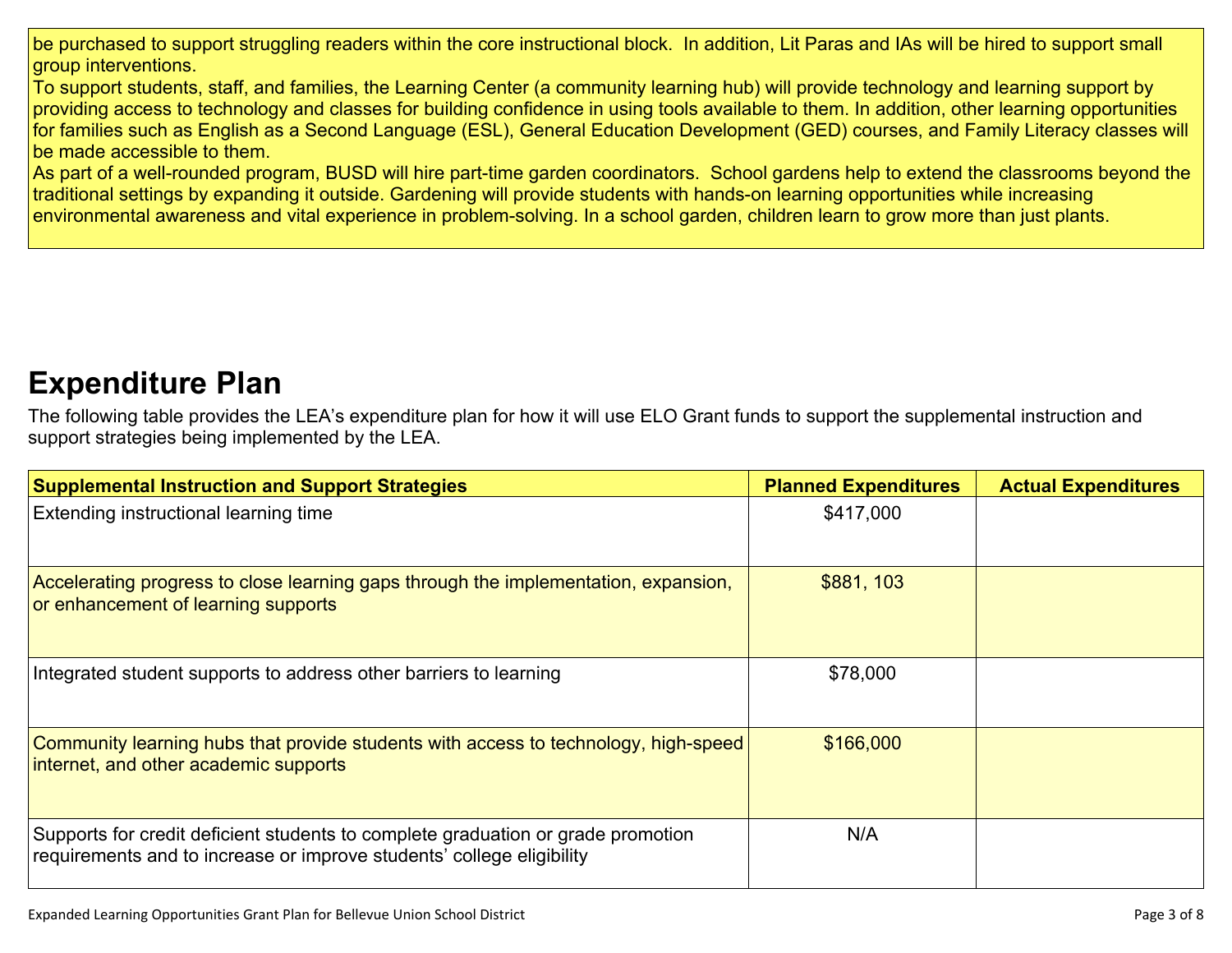| <b>Supplemental Instruction and Support Strategies</b>                                                                                        | <b>Planned Expenditures</b> | <b>Actual Expenditures</b> |
|-----------------------------------------------------------------------------------------------------------------------------------------------|-----------------------------|----------------------------|
|                                                                                                                                               |                             |                            |
| Additional academic services for students                                                                                                     | \$68,800                    |                            |
| Training for school staff on strategies to engage students and families in addressing<br>students' social-emotional health and academic needs | \$229,240                   |                            |
| <b>Total Funds to implement the Strategies</b>                                                                                                | 1,840,143                   |                            |

A description of how [E](#page-7-1)LO Grant funds are being [coordinated](#page-7-1) with other federal Elementary and Secondary School Emergency Relief Funds [received](#page-7-1) by the LEA.

BUSD recognizes that the ELO Grant and the Elementary and Secondary School Emergency Relief Funds provide great opportunities to put structures in place to help build student, teacher, and family capacity. To that end, a comprehensive planning process took place to analyze the effect size of the actions and services included in our district strategic plan. Many planning sessions led to the prioritization of these not only for our ELO plan, but also for our LCAP. The ESSER funds addressed the impact of COVID-19 in the area of facilities, training/supplies for sanitation, contact tracing, personal protective equipment, and preparing our District for reopening in-person. The ESSER funds provided the investment to have prepared facilities for in-person instruction we will support with the Expanded Learning Opportunities Grant. The district will coordinate ELO funds with other funding sources to maximize and optimize the programs and services that students receive. Where practicable, employees that provide direct services to students who are newly hired with ELO funds will be funded with alternate funding sources including, but not limited to ESSER after the ELO expires at the end of 2021-2022. This coordination will maintain the increased levels of direct services to students beyond the term of the ELO grant period. ESSER funds will be used to provide additional hours to the parent liaison position in order to increase parent engagement and to support the identification process of our English Learners, the progress monitoring of their language development, reclassification process, and progress monitoring our reclassified students for four years. Further, ESSER funds will provide the opportunity to provide robust supplemental programs to make our after-school tutorials and summer learning programs more impactful.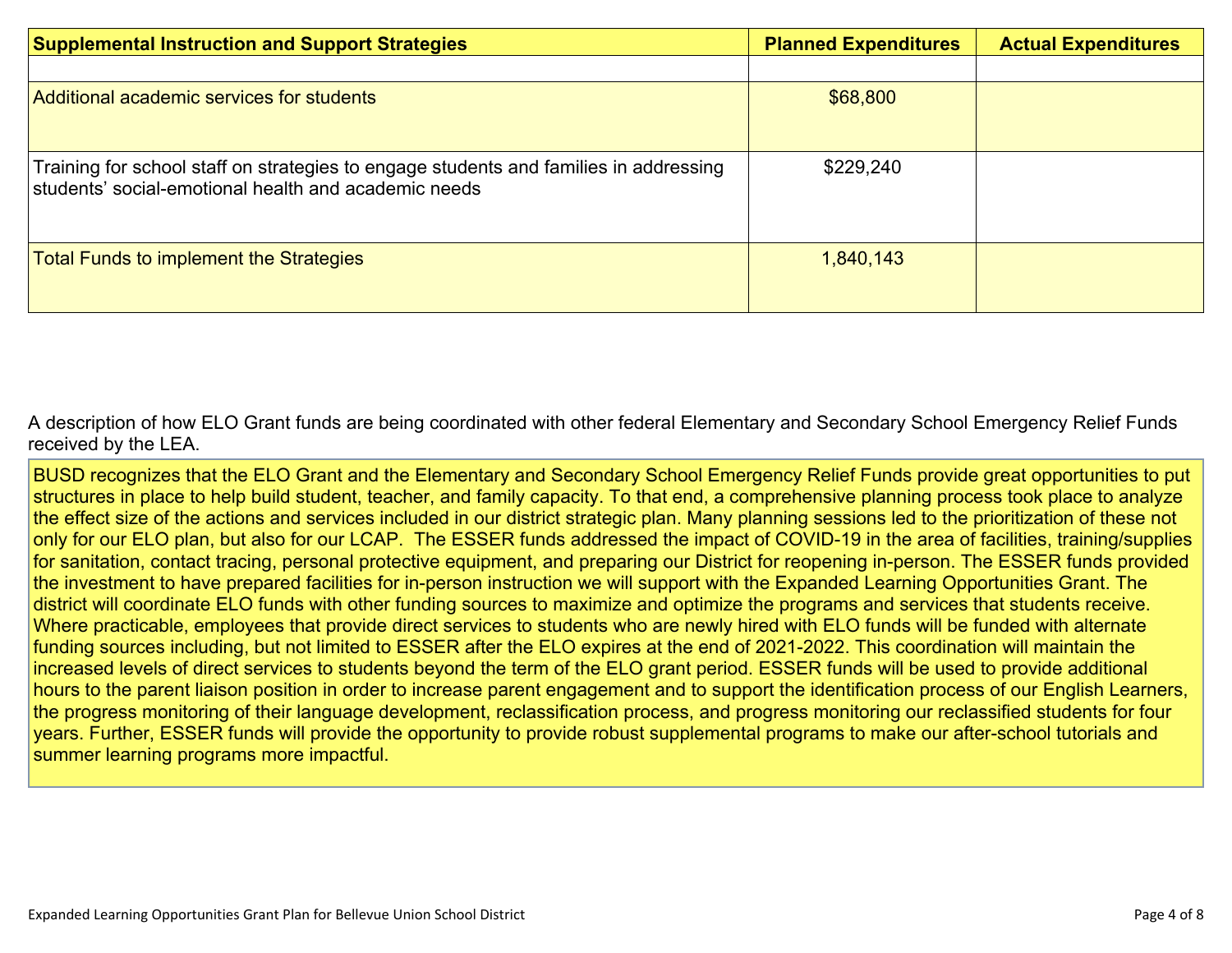### <span id="page-4-0"></span>**Expanded Learning Opportunities Grant Plan Instructions: Introduction**

The Expanded Learning Opportunities Grant Plan must be completed by school districts, county offices of education, or charter schools, collectively referred to as Local Educational Agencies (LEAs), that receive Expanded Learning Opportunities (ELO) Grant funds under California *Education Code* (*EC*) Section 43521(b). The plan must be adopted by the local governing board or body of the LEA at a public meeting on or before June 1, 2021, and must be submitted to the county office of education, the California Department of Education, or the chartering authority within five days of adoption, as applicable. The plan must be updated to include the actual expenditures by December 1, 2022.

For technical assistance related to the completion of the Expanded Learning Opportunities Grant Plan, please contact *[ELOGrants@cde.ca.gov](mailto:ELOGrants@cde.ca.gov).*<mailto:lcff@cde.ca.gov>

## **Instructions: Plan Requirements**

An LEA receiving ELO Grant funds under *EC* Section 43521(b) is required to implement a learning recovery program that, at a minimum, provides supplemental instruction, support for social and emotional well-being, and, to the maximum extent permissible under the guidelines of the United States Department of Agriculture, meals and snacks to, at a minimum, students who are included in one or more of the following groups:

- low-income.
- English learners,
- foster youth,
- homeless students,
- students with disabilities.
- students at risk of abuse, neglect, or exploitation,
- disengaged students, and
- students who are below grade level, including, but not limited to, those who did not enroll in kindergarten in the 2020–21 school year, creditdeficient students, high school students at risk of not graduating, and other students identified by certificated staff.

For purposes of this requirement

- "Supplemental instruction" means the instructional programs provided in addition to and complementary to the LEAs regular instructional programs, including services provided in accordance with an individualized education program (IEP).
- "Support" means interventions provided as a supplement to those regularly provided by the LEA, including services provided in accordance with an IEP, that are designed to meet students' needs for behavioral, social, emotional, and other integrated student supports, in order to enable students to engage in, and benefit from, the supplemental instruction being provided.
- "Students at risk of abuse, neglect, or exploitation" means students who are identified as being at risk of abuse, neglect, or exploitation in a written referral from a legal, medical, or social service agency, or emergency shelter.

*EC* Section 43522(b) identifies the seven supplemental instruction and support strategies listed below as the strategies that may be supported with ELO Grant funds and requires the LEA to use the funding only for any of these purposes. LEAs are not required to implement each supplemental instruction and support strategy; rather LEAs are to work collaboratively with their community partners to identify the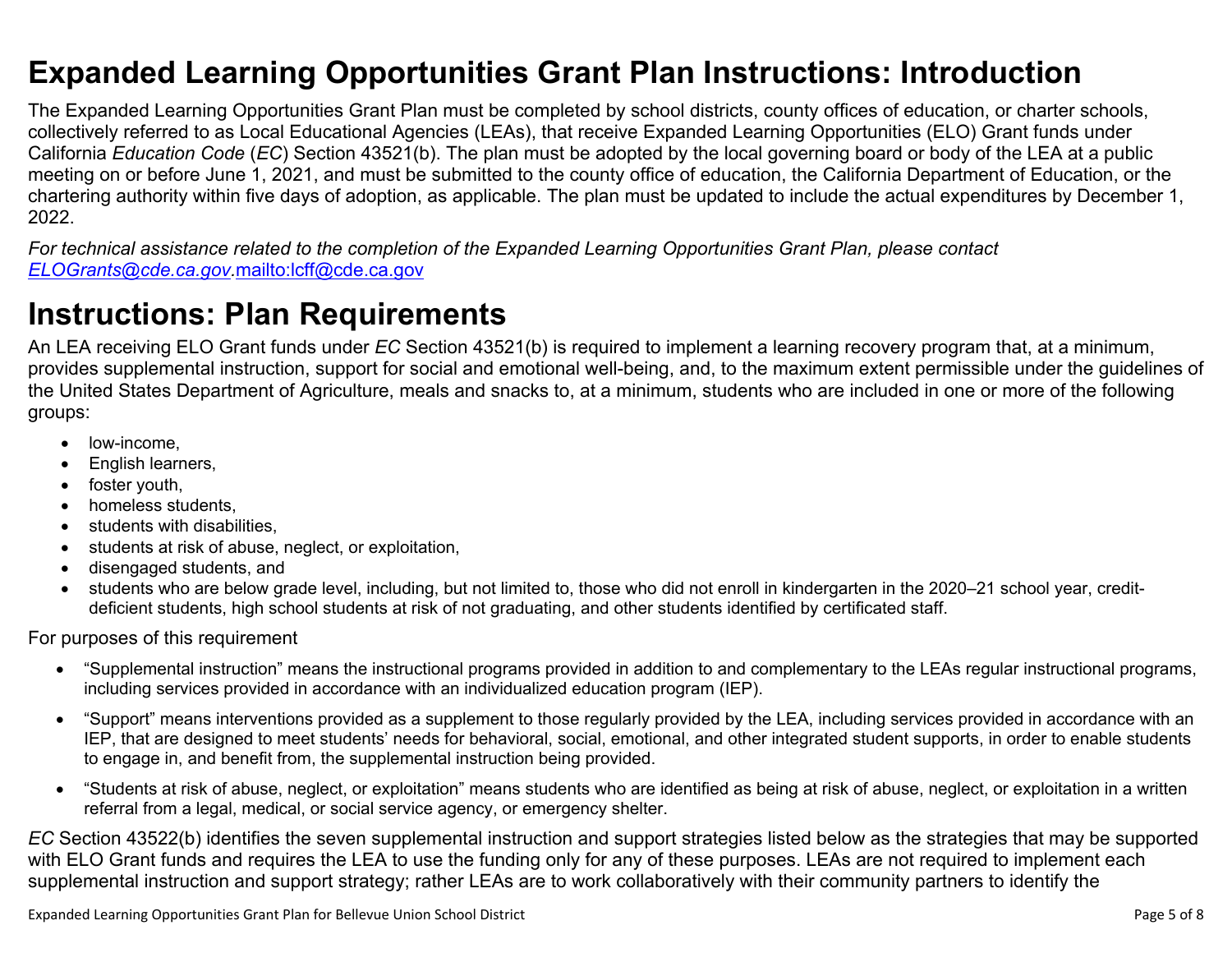supplemental instruction and support strategies that will be implemented. LEAs are encouraged to engage, plan, and collaborate on program operation with community partners and expanded learning programs, and to leverage existing behavioral health partnerships and Medi-Cal billing options in the design and implementation of the supplemental instruction and support strategies being provided (*EC* Section 43522[h]).

The seven supplemental instruction and support strategies are:

- 1. Extending instructional learning time in addition to what is required for the school year by increasing the number of instructional days or minutes provided during the school year, providing summer school or intersessional instructional programs, or taking any other action that increases the amount of instructional time or services provided to students based on their learning needs.
- 2. Accelerating progress to close learning gaps through the implementation, expansion, or enhancement of learning supports including, but not limited to, any of the following:
	- a. Tutoring or other one-on-one or small group learning supports provided by certificated or classified staff.
	- b. Learning recovery programs and materials designed to accelerate student academic proficiency or English language proficiency, or both.
	- c. Educator training, for both certificated and classified staff, in accelerated learning strategies and effectively addressing learning gaps, including training in facilitating quality and engaging learning opportunities for all students.
- 3. Integrated student supports to address other barriers to learning, such as the provision of health, counseling, or mental health services, access to school meal programs, before and after school programs, or programs to address student trauma and social-emotional learning, or referrals for support for family or student needs.
- 4. Community learning hubs that provide students with access to technology, high-speed internet, and other academic supports.
- 5. Supports for credit deficient students to complete graduation or grade promotion requirements and to increase or improve students' college eligibility.
- 6. Additional academic services for students, such as diagnostic, progress monitoring, and benchmark assessments of student learning.
- 7. Training for school staff on strategies, including trauma-informed practices, to engage students and families in addressing students' socialemotional health needs and academic needs.

As a reminder, *EC* Section 43522(g) requires that all services delivered to students with disabilities be delivered in accordance with an applicable IEP.

### **Fiscal Requirements**

The following fiscal requirements are requirements of the ELO grant, but they are not addressed in this plan. Adherence to these requirements will be monitored through the annual audit process.

- The LEA must use at least 85 percent (85%) of its apportionment for expenditures related to providing in-person services in any of the seven purposes described above.
- The LEA must use at least 10 percent (10%) of the funding that is received based on LCFF entitlement to hire paraprofessionals to provide supplemental instruction and support through the duration of this program, with a priority for full-time paraprofessionals. The supplemental instruction and support provided by the paraprofessionals must be prioritized for English learners and students with disabilities. Funds expended to hire paraprofessionals count towards the LEAs requirement to spend at least 85% of its apportionment to provide in-person services.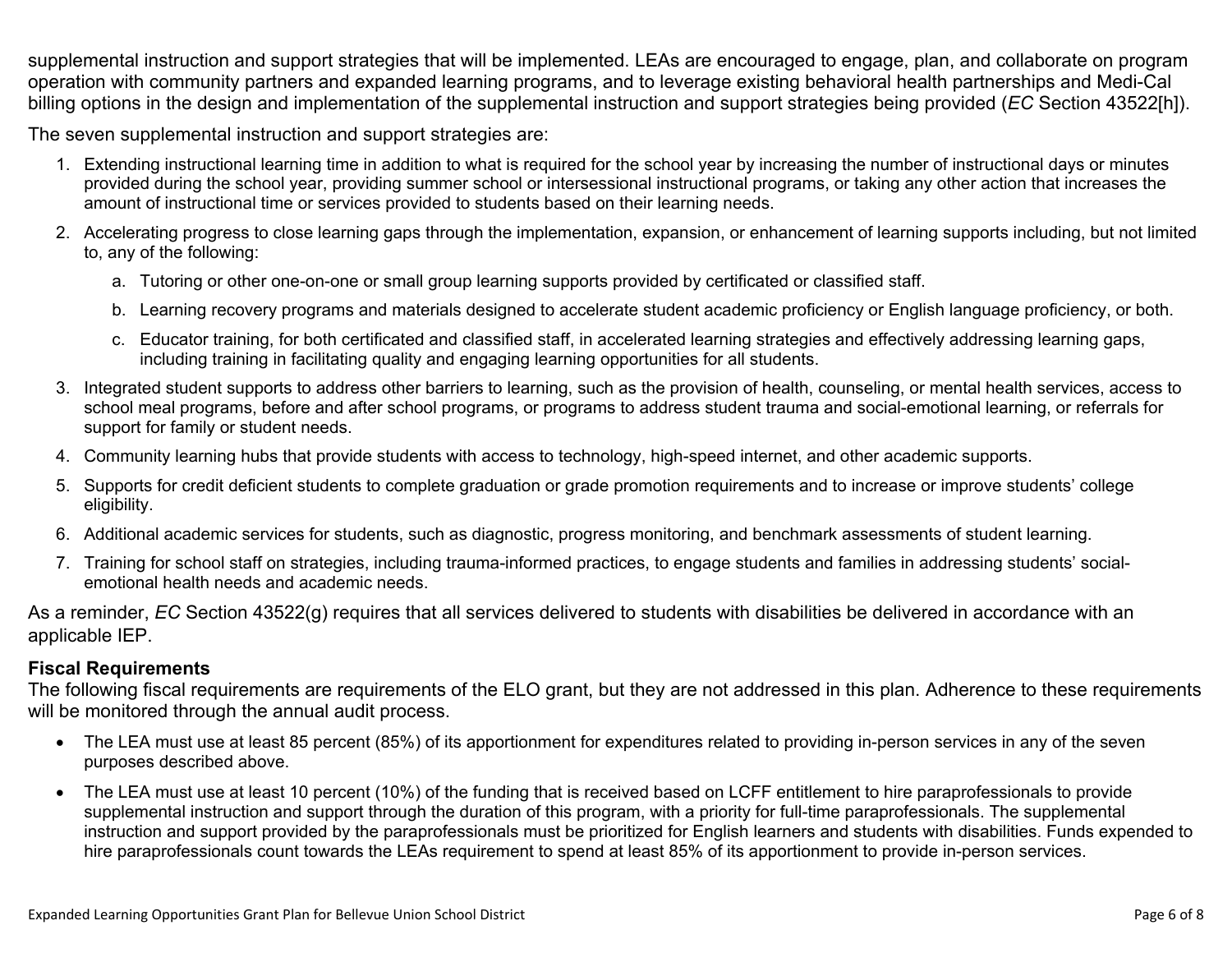<span id="page-6-0"></span> An LEA may use up to 15 percent (15%) of its apportionment to increase or improve services for students participating in distance learning or to support activities intended to prepare the LEA for in-person instruction, before in-person instructional services are offered.

# **Instructions: Plan Descriptions**

Descriptions provided should include sufficient detail yet be sufficiently succinct to promote a broad understanding among the LEA's local community.

#### <span id="page-6-1"></span>**A description of how parents, teachers, and school staff were involved in the development of the plan**

Describe the process used by the LEA to involve, at a minimum, parents, teachers, and school staff in the development of the Expanded Learning Opportunities Grant Plan, including how the LEA and its community identified the seven supplemental instruction and support strategies that will be implemented. LEAs are encouraged to engage with community partners, expanded learning programs, and existing behavioral health partnerships in the design of the plan.

#### <span id="page-6-2"></span>A description of how parents and guardians of students will be informed of the opportunities for supplemental instruction and **support.**

Describe the LEA's plan for informing the parents and guardians of students identified as needing supplemental instruction and support of the availability of these opportunities, including an explanation of how the LEA will provide this information in the parents' and guardians' primary languages, as applicable.

### <span id="page-6-3"></span>**A description of how students will be identified and the needs of students will be assessed**

Describe the LEA's plan for identifying students in need of academic, social-emotional, and other integrated student supports, including the LEA's plan for assessing the needs of those students on a regular basis. The LEA's plan for assessing the academic needs of its students may include the use of diagnostic and formative assessments.

As noted above in the Plan Requirements, "other integrated student supports" are any supports intended to address barriers to learning, such as the provision of health, counseling, or mental health services, access to school meal programs, before and after school programs, or programs to address student trauma and social-emotional learning, or referrals for support for family or student needs.

### <span id="page-6-4"></span>**A description of the LEA's plan to provide supplemental instruction and support**

Describe the LEA's plan for how it will provide supplemental instruction and support to identified students in the seven strategy areas defined in the Plan Requirements section. As a reminder, the LEA is not required to implement each of the seven strategies; rather the LEA will to work collaboratively with its community to identify the strategies that will be implemented. The plan must include a description of how supplemental instruction and support will be provided in a tiered framework that bases universal, targeted, and intensive supports on students' needs for academic, social-emotional, and other integrated student supports. The plan must also include a description of how the services will be provided through a program of engaging learning experiences in a positive school climate.

As a reminder, *EC* Section 43522(g) requires that all services delivered to students with disabilities be delivered in accordance with an applicable individualized education program. Additionally, LEAs are encouraged to collaborate with community partners and expanded learning programs, and to leverage existing behavioral health partnerships and Medi-Cal billing options in the implementation of, this plan (*EC* Section 43522[h]).